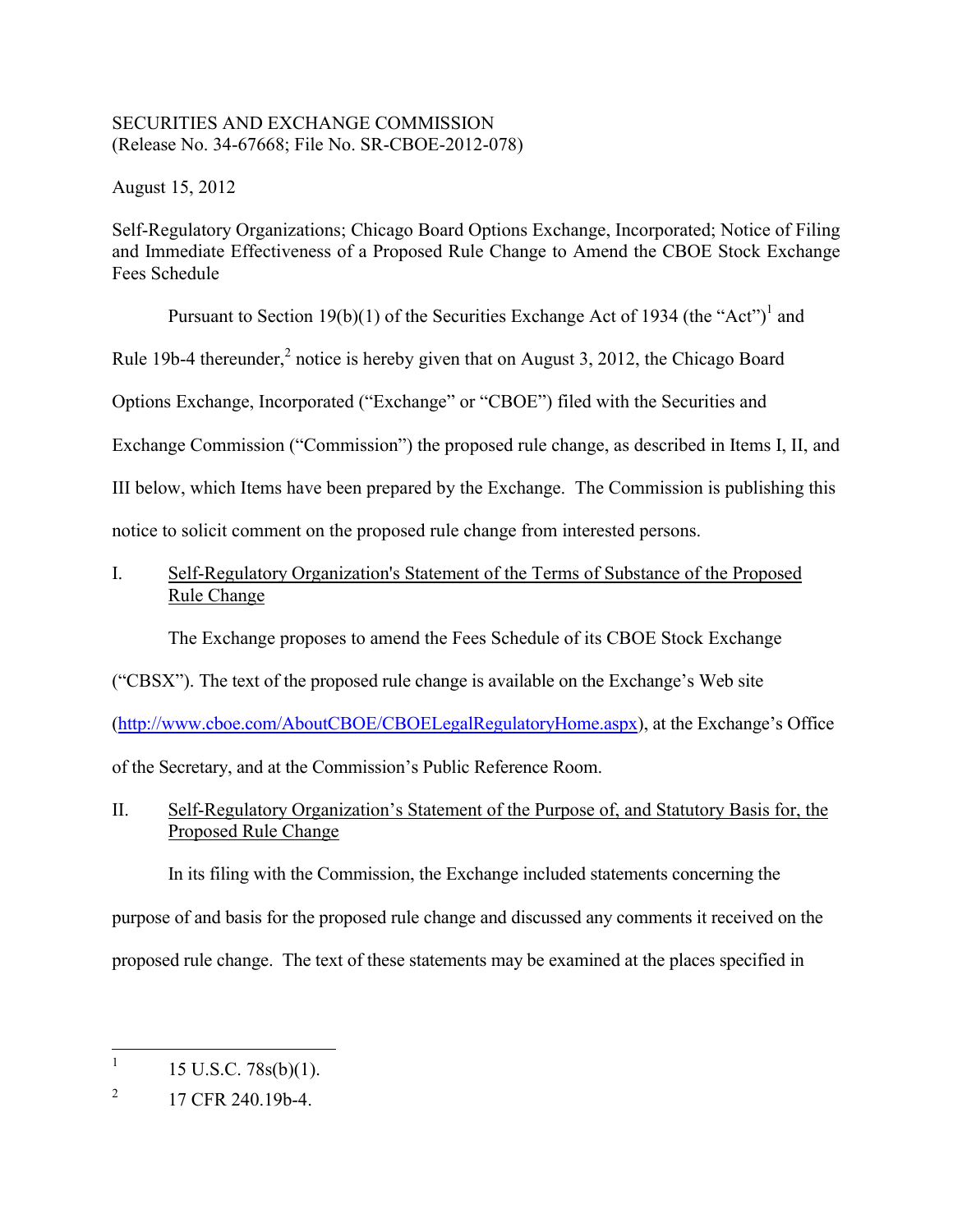Item IV below. The Exchange has prepared summaries, set forth in sections A, B, and C below, of the most significant aspects of such statements.

# A. Self-Regulatory Organization's Statement of the Purpose of, and the Statutory Basis for, the Proposed Rule Change

#### 1. Purpose

CBSX recently moved its trading systems over to the Equinix NY4 facility ("NY4"). In addition to 1 Gigabit Ethernet network access, NY4 has capacity to accommodate 10 Gigabit Ethernet network access. The Exchange made such a connection available to CBSX market participants, and wants to encourage market participants to connect to CBSX via a 10 Gigabit Network Access Port in order to receive higher-speed executions (which is important in today's marketplace). Due to the newness of this NY4 system to CBSX, the Exchange wishes to ensure that market participants feel comfortable connecting to CBSX via the 10 Gigabit Network Access Ports and assuage any kind of concerns CBSX market participants may have regarding any kind of possible disruption in access to CBSX via the 10 Gigabit Network Access Ports. Therefore, CBSX now proposes to add a sentence to its Fees Schedule stating that participants requesting a 10 Gigabit Network Access Port to access CBSX are eligible to receive (upon request) one redundant 10 Gigabit Network Access Port at no extra charge.

#### 2. Statutory Basis

Section  $6(b)$  of the Act.<sup>3</sup> Specifically, the Exchange believes the proposed rule change is The Exchange believes the proposed rule change is consistent with the Act and the rules and regulations thereunder applicable to the Exchange and, in particular, the requirements of consistent with Section  $6(b)(4)$  of the Act<sup>4</sup>, which provides that Exchange rules may provide for

 $\overline{3}$ 3 15 U.S.C. 78f(b).

 $^{4}$  15 U.S.C. 78f(b)(4).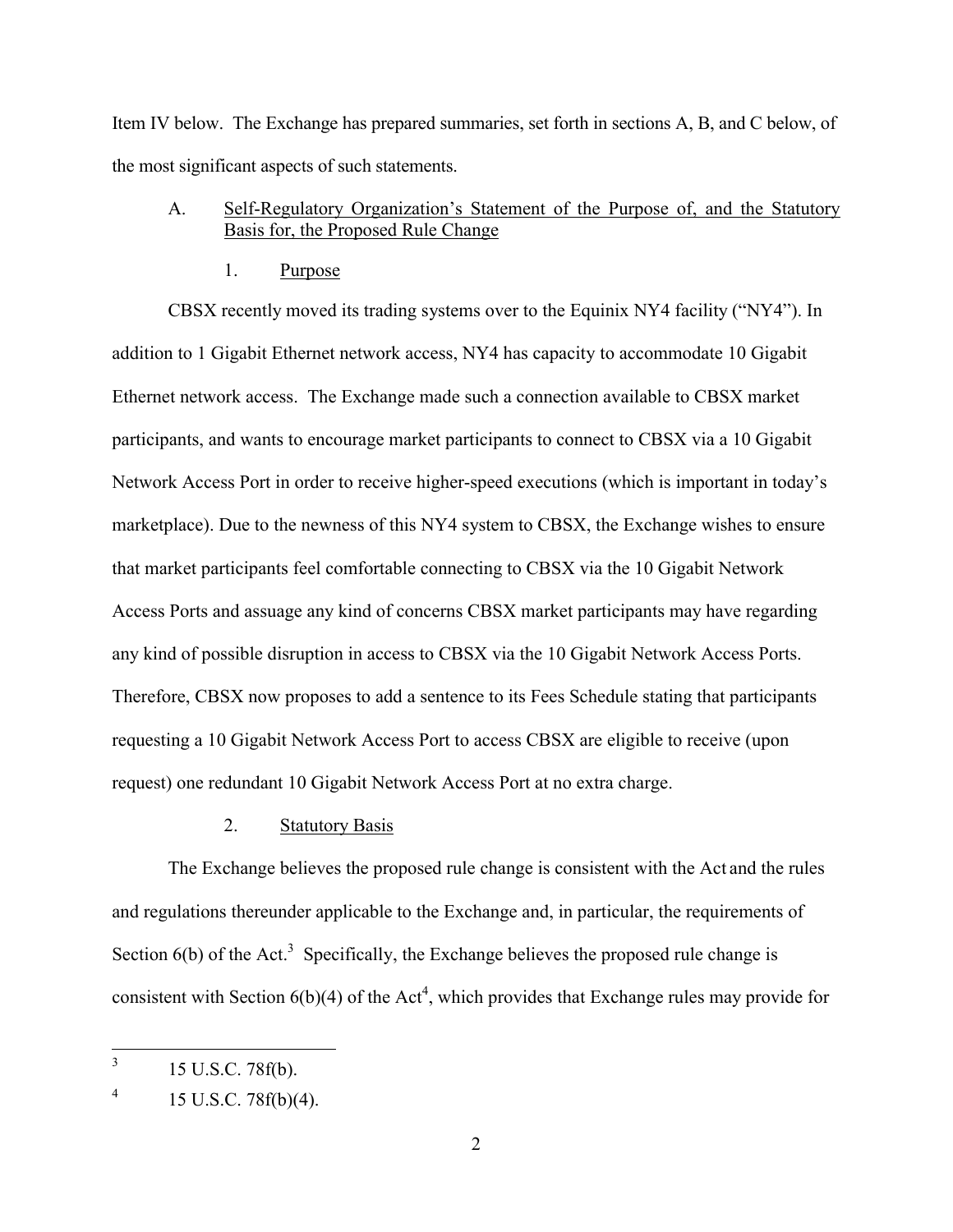the equitable allocation of reasonable dues, fees, and other charges among its Trading Permit Holders and other persons using its facilities. Providing CBSX market participants who access the CBSX System via a 10 Gigabit Network Access Port on NY4 the opportunity to request a redundant 10 Gigabit Network Access Port to act as a backup is reasonable because such market participants will receive a backup redundant 10 Gigabit Network Access Port free of charge.

Providing CBSX market participants who access the CBSX System via a 10 Gigabit Network Access Port on NY4 the opportunity to request a redundant 10 Gigabit Network Access Port to act as a backup while not providing the same opportunity to CBSX market participants who access the CBSX System via a 1 Gigabit Network Access Port is equitable and not unfairly discriminatory because providing such opportunity would cause an increase in the price of accessing the CBSX System via a 1 Gigabit Network Access Port. Moreover, as faster access continues to grow in importance to trading and CBSX continues to develop technologies that provide faster access to CBSX, CBSX wants to encourage the election to connect to CBSX via a higher-speed Network Access Port in order to provide better trading opportunities on CBSX. Further, while a 10 Gigabit Network Access Port connection is more costly than a 1 Gigabit Network Access Port connection, considering the fact that a 10 Gigabit Network Access Port provides a connection that is ten times faster than a 1 Gigabit Network Access Port, a 10 Gigabit Network Access Port actually provides a less expensive connection on a per-Gigabit basis.<sup>5</sup> Finally, any CBSX market participant may elect to connect to CBSX via a 10 Gigabit Network Access Port (and therefore be eligible to request a redundant 10 Gigabit Network Access Port).

 $\frac{1}{5}$ 

See CBSX Fees Schedule, Section 8.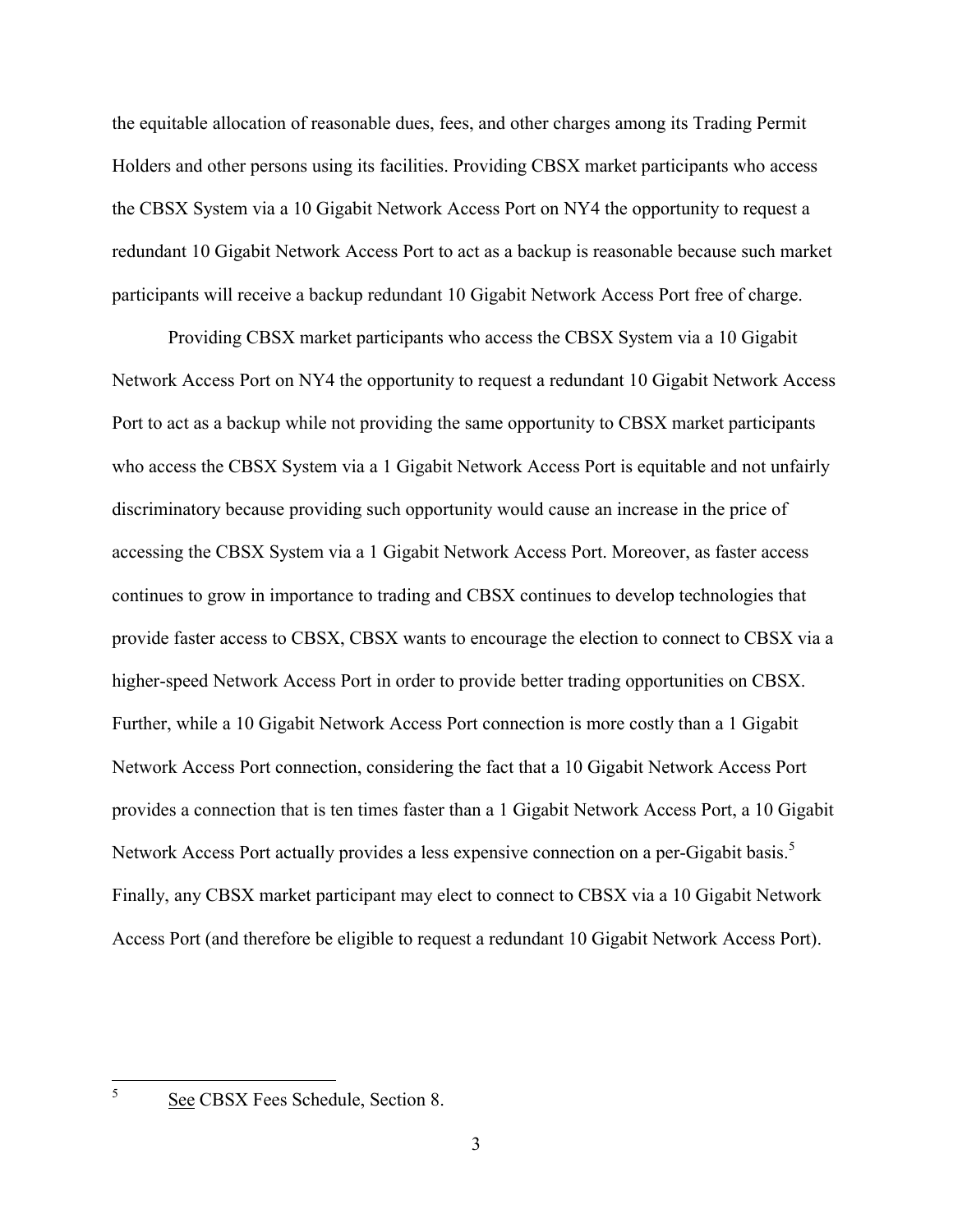### B. Self-Regulatory Organization's Statement on Burden on Competition

CBOE does not believe that the proposed rule change will impose any burden on competition that is not necessary or appropriate in furtherance of the purposes of the Act.

# C. Self-Regulatory Organization's Statement on Comments on the Proposed Rule Change Received from Members, Participants, or Others

The Exchange neither solicited nor received comments on the proposed rule change.

### III. Date of Effectiveness of the Proposed Rule Change and Timing for Commission Action

The foregoing rule change has become effective pursuant to Section  $19(b)(3)(A)^6$  of the Act and paragraph (f) of Rule  $19b-4^7$  thereunder. At any time within 60 days of the filing of the proposed rule change, the Commission summarily may temporarily suspend such rule change if it appears to the Commission that such action is necessary or appropriate in the public interest, for the protection of investors, or otherwise in furtherance of the purposes of the Act.

## IV. Solicitation of Comments

Interested persons are invited to submit written data, views, and arguments concerning the foregoing, including whether the proposed rule change is consistent with the Act. Comments may be submitted by any of the following methods:

# Electronic Comments:

- Use the Commission's Internet comment form (<http://www.sec.gov/rules/sro.shtml>); or
- Send an e-mail to [rule-comments@sec.gov](mailto:rule-comments@sec.gov). Please include File Number SR-CBOE-2012-078 on the subject line.

<sup>6</sup> 15 U.S.C.  $78s(b)(3)(A)$ .

 $7 \,$  17 CFR 240.19b-4(f).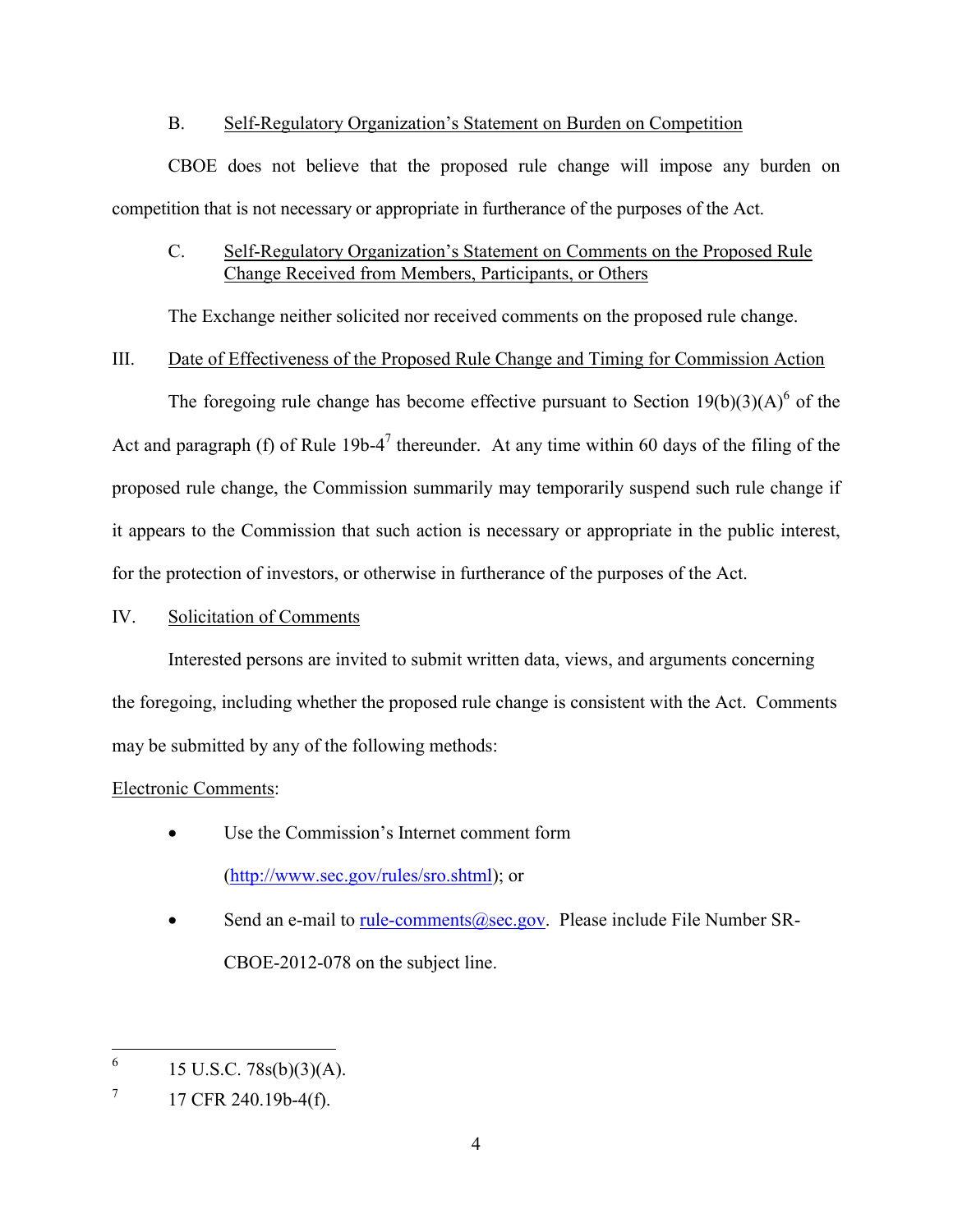#### Paper Comments:

 Send paper comments in triplicate to Elizabeth M. Murphy, Secretary, Securities and Exchange Commission, 100 F Street, NE, Washington, DC 20549-1090.

All submissions should refer to File Number SR-CBOE-2012-078. This file number should be included on the subject line if e-mail is used. To help the Commission process and review your comments more efficiently, please use only one method. The Commission will post all comments on the Commission's Internet website [\(http://www.sec.gov/rules/sro.shtml](http://www.sec.gov/rules/sro.shtml)). Copies of the submission, all subsequent amendments, all written statements with respect to the proposed rule change that are filed with the Commission, and all written communications relating to the proposed rule change between the Commission and any person, other than those that may be withheld from the public in accordance with the provisions of 5 U.S.C. 552, will be available for website viewing and printing in the Commission's Public Reference Room, 100 F Street, NE, Washington, DC 20549, on official business days between the hours of 10:00 a.m. and 3:00 p.m. Copies of such filing also will be available for inspection and copying at the principal office of the Exchange. All comments received will be posted without change; the Commission does not edit personal identifying information from submissions. You should submit only information that you wish to make available publicly. All submissions should refer